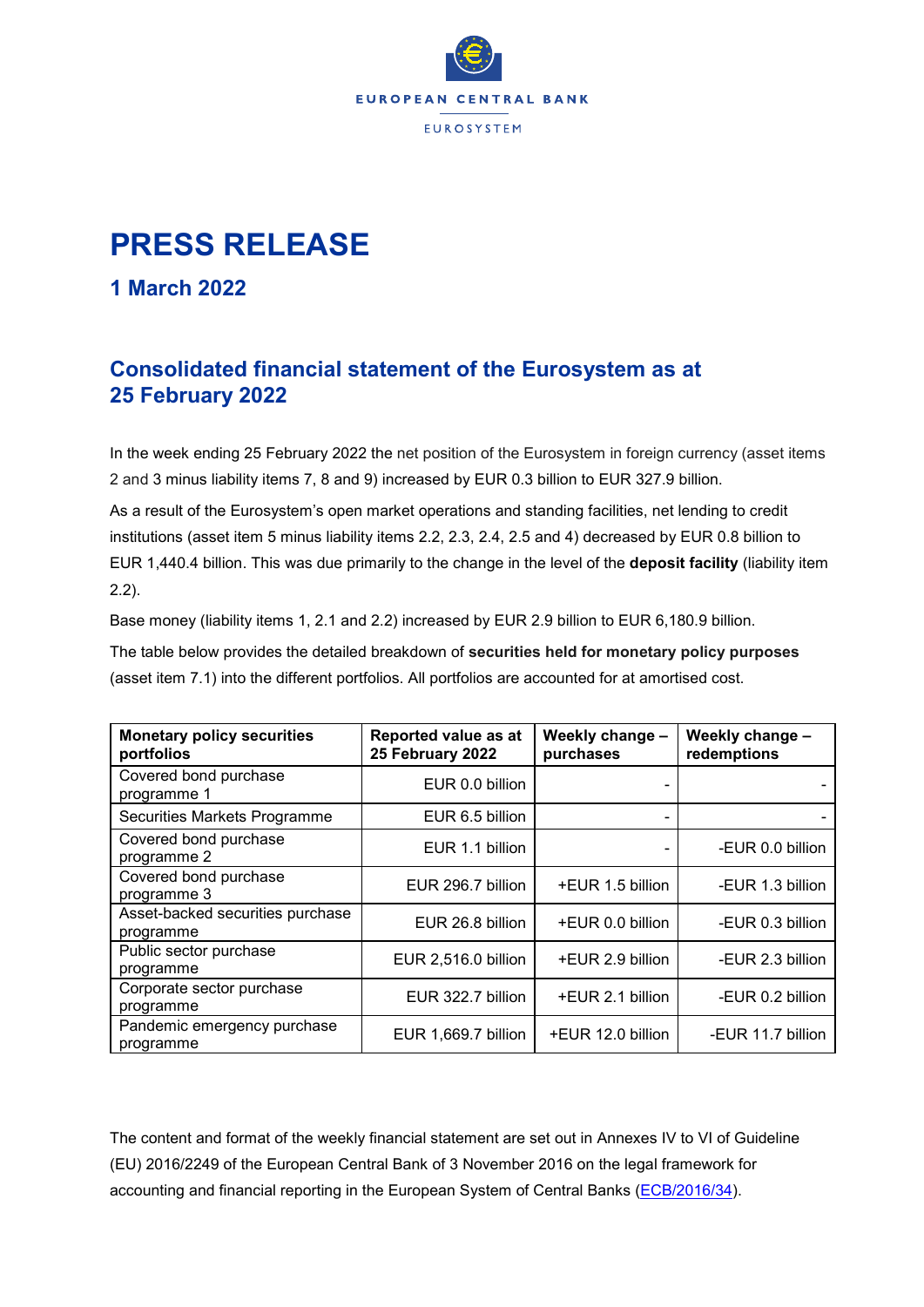**European Central Bank** Directorate General Communications, Global Media Relations Division Sonnemannstrasse 20, 60314 Frankfurt am Main, Germany Tel.: +49 69 1344 7455, Email: media@ecb.europa.eu, Website: www.ecb.europa.eu